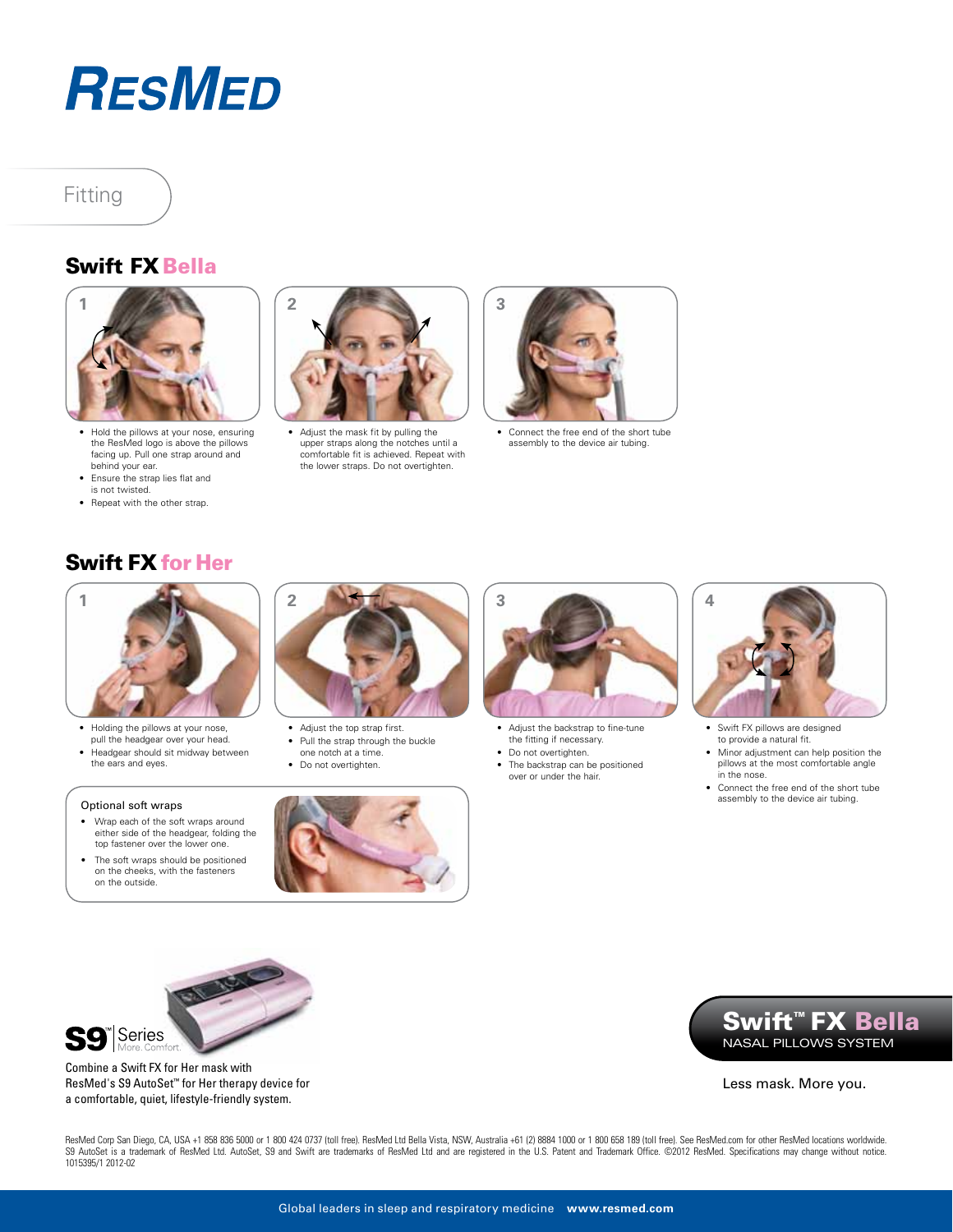

# **Nothing** is like an FX mask.



Featuring a minimal design that provides a feeling of freedom, the **Swift™ FX Bella** is lighter, softer and more streamlined than ever.

Swift™ FX Bella Nasal PILLOWS SYSTEM

Less mask. More you.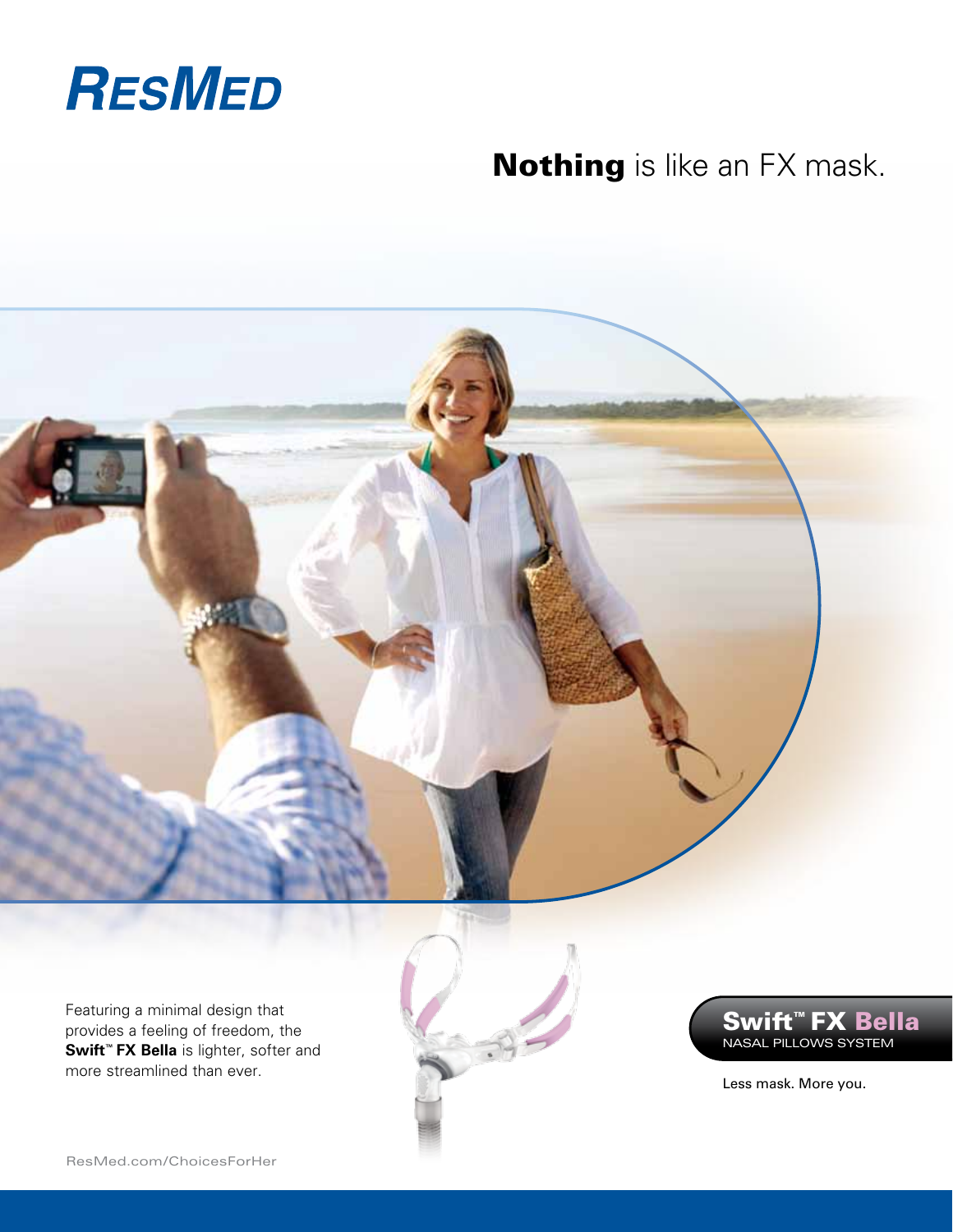# **RESMED**

# Swift™ FX Bella

#### **Style and design with her in mind**

The Swift FX Bella nasal pillows system combines a soft, lightweight design with a fit range specialized for women to meet their unique needs. The exclusive Bella loops accommodate a wide range of hairstyles, while the optional Swift FX for Her headgear offers another way to wear the mask. By offering more choices when it comes to customized fit and personal comfort, the Swift FX Bella lets her look and feel more like herself.



**Bella loops**

fit comfortably around the ears and stay out of her hair for a more streamlined look and feel

**Dual-wall nasal pillows** provide a gentle, comfortable seal on contact

**Soft, narrow cushion with integrated flexible chamber** makes side sleeping comfortable and helps maintain seal during movement

**Ultra smooth 360° rotating elbow** rotates with easy, fluid movement for flexibility in tube positions

**Quiet vents** diffuse and direct airflow quietly and gently away from the user and bed partner

**Spring-flex lightweight tube** stretches and bends easily for increased stability

**"Lock and key"** feature allows for easy attachment and detachment of Bella loops (or Swift FX headgear straps)

**Size and name indicators** make it easy to identify the size as well as the correct orientation of the mask

**Flexible pillows with trampoline** action accommodate movement in multiple directions while maintaining seal. Pillow sizes for her (XS, S and M) come packaged with mask to fit most female patients